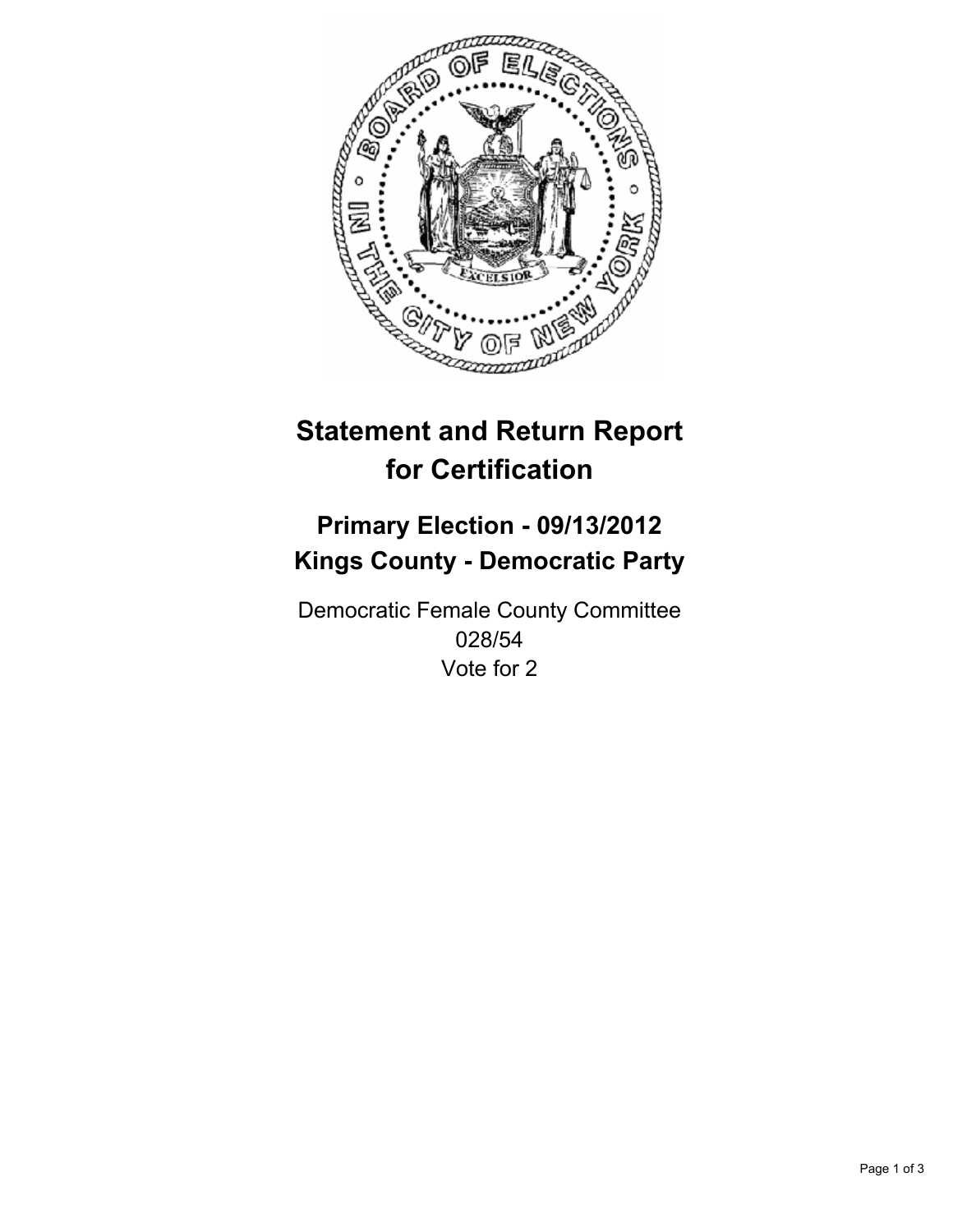

## **Assembly District 54**

| <b>PUBLIC COUNTER</b>                                    | 61             |
|----------------------------------------------------------|----------------|
| <b>EMERGENCY</b>                                         | 0              |
| ABSENTEE/MILITARY                                        | $\overline{2}$ |
| <b>FEDERAL</b>                                           | 0              |
| <b>SPECIAL PRESIDENTIAL</b>                              | 0              |
| AFFIDAVIT                                                | 2              |
| <b>Total Ballots</b>                                     | 65             |
| Less - Inapplicable Federal/Special Presidential Ballots | 0              |
| <b>Total Applicable Ballots</b>                          | 65             |
| <b>REGINA BARBER</b>                                     | 15             |
| <b>DELILAH CAMPBELL</b>                                  | 14             |
| <b>TRECIA GILLET</b>                                     | 3              |
| <b>Total Votes</b>                                       | 32             |
| Unrecorded                                               | 98             |